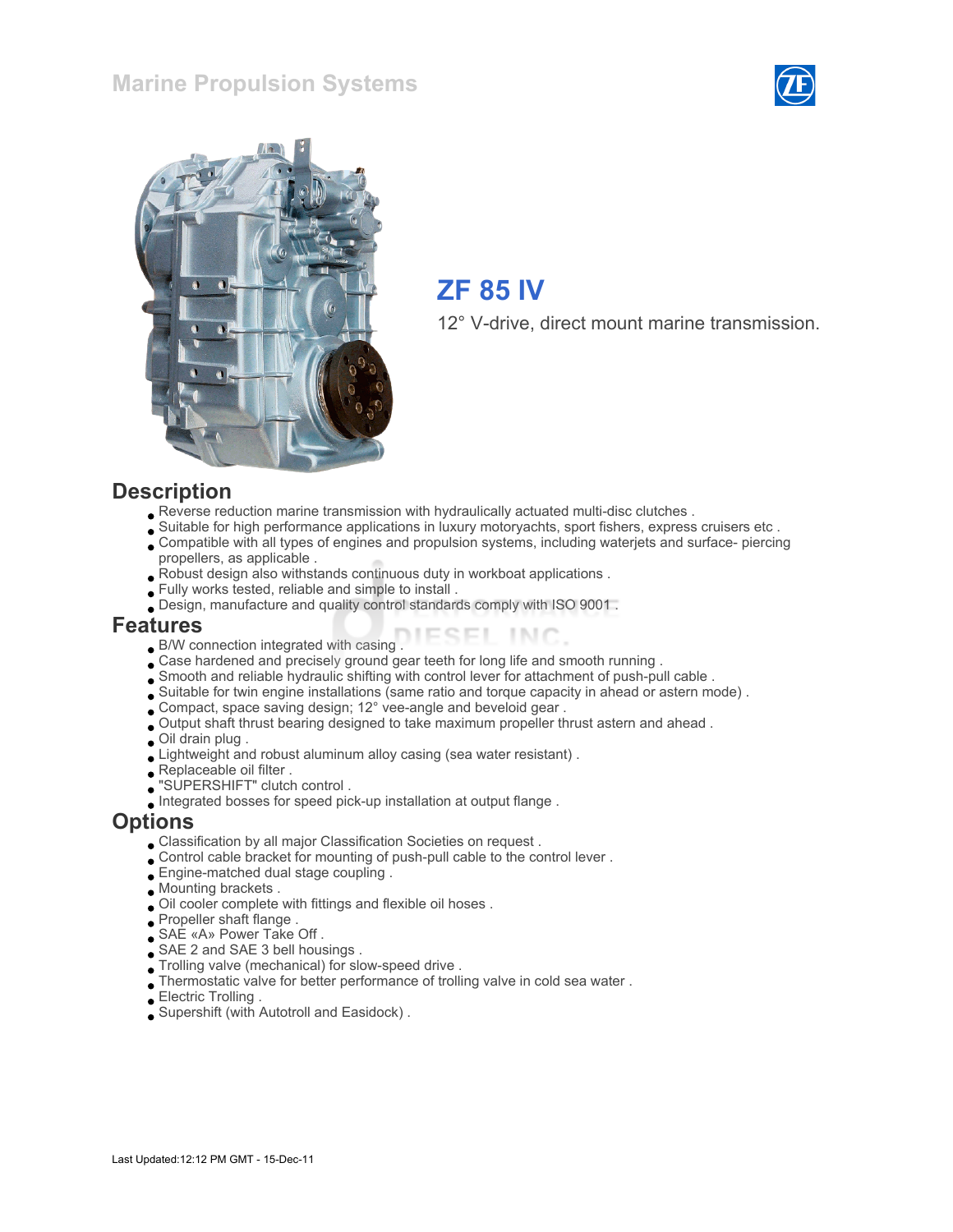

#### Pleasure Duty

|    | <b>RATIOS</b> | MAX. TORQUE POWER/RPM |      |      | <b>INPUT POWER CAPACITY</b>      |    |           |     |     |                            | MAX. |     |            |
|----|---------------|-----------------------|------|------|----------------------------------|----|-----------|-----|-----|----------------------------|------|-----|------------|
|    | 'A' Pos       | 'B' Pos               | Nm   | ftlb | kW                               | hp | <b>kW</b> | hp  | kW  | hp                         | kW   | hp  | <b>RPM</b> |
|    |               |                       |      |      |                                  |    |           |     |     | 2800 rpm 3000 rpm 3300 rpm |      |     |            |
| IИ | 1.644         | 1.638                 | 1064 | 785  | 0.1114  0.1494   312   418   334 |    |           |     |     | 448                        | 368  | 493 | 3500       |
| IE | 2.008         | 1.996                 | 1064 | 785  | 0.1114  0.1494   312   418       |    |           |     | 334 | 448                        | 368  | 493 | 3500       |
| IГ | 2.493         | 2.468                 | 1064 | 785  | 0.1114 0.1494 312                |    |           | 418 | 334 | 448                        | 368  | 493 | 3500       |

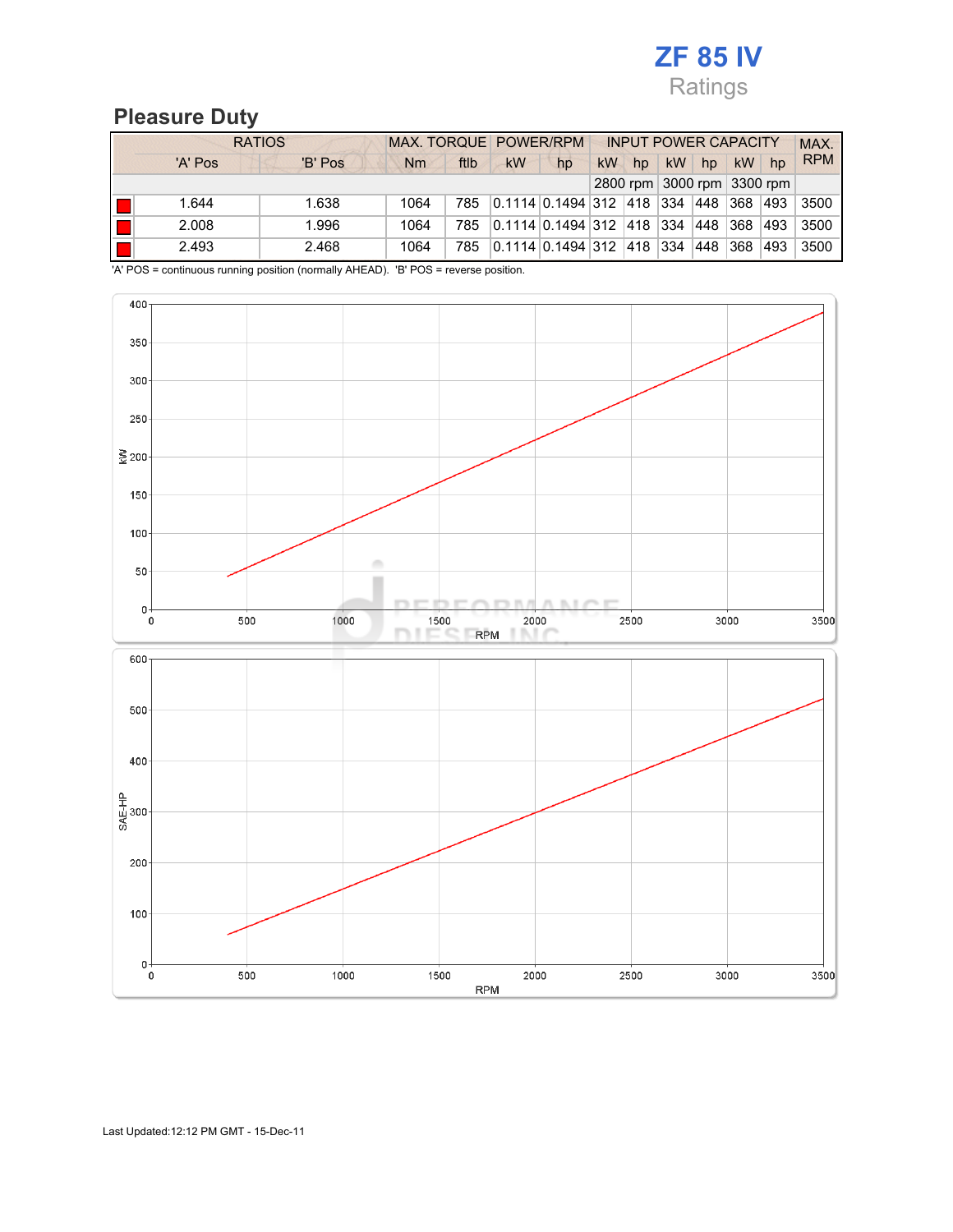## ZF 85 IV Ratings

## Light Duty

|    | <b>RATIOS</b> |         |           | MAX. TORQUE POWER/RPM |           |                                        |    | <b>INPUT POWER CAPACITY</b> |                            |                  |     |     | MAX.       |
|----|---------------|---------|-----------|-----------------------|-----------|----------------------------------------|----|-----------------------------|----------------------------|------------------|-----|-----|------------|
|    | 'A' Pos       | 'B' Pos | <b>Nm</b> | ftlb                  | <b>kW</b> | hp                                     | kW | hp                          | kW                         | hp               | kW  | hp  | <b>RPM</b> |
|    |               |         |           |                       |           |                                        |    |                             | 2100 rpm 2500 rpm 2800 rpm |                  |     |     |            |
| ll | 1.644         | 1.638   | 996       | 735                   |           | $0.1043 \mid 0.1399 \mid 219 \mid 294$ |    |                             | 261                        | 350              | 292 | 392 | 3500       |
| H  | 2.008         | 1.996   | 996       | 735                   |           | $0.1043$ $0.1399$ $219$                |    | 294                         | 261                        | 350 <sub>1</sub> | 292 | 392 | 3500       |
| lI | 2.493         | 2.468   | 996       | 735                   |           | $0.1043 \mid 0.1399 \mid 219$          |    | 294                         | 261                        | 350              | 292 | 392 | 3500       |

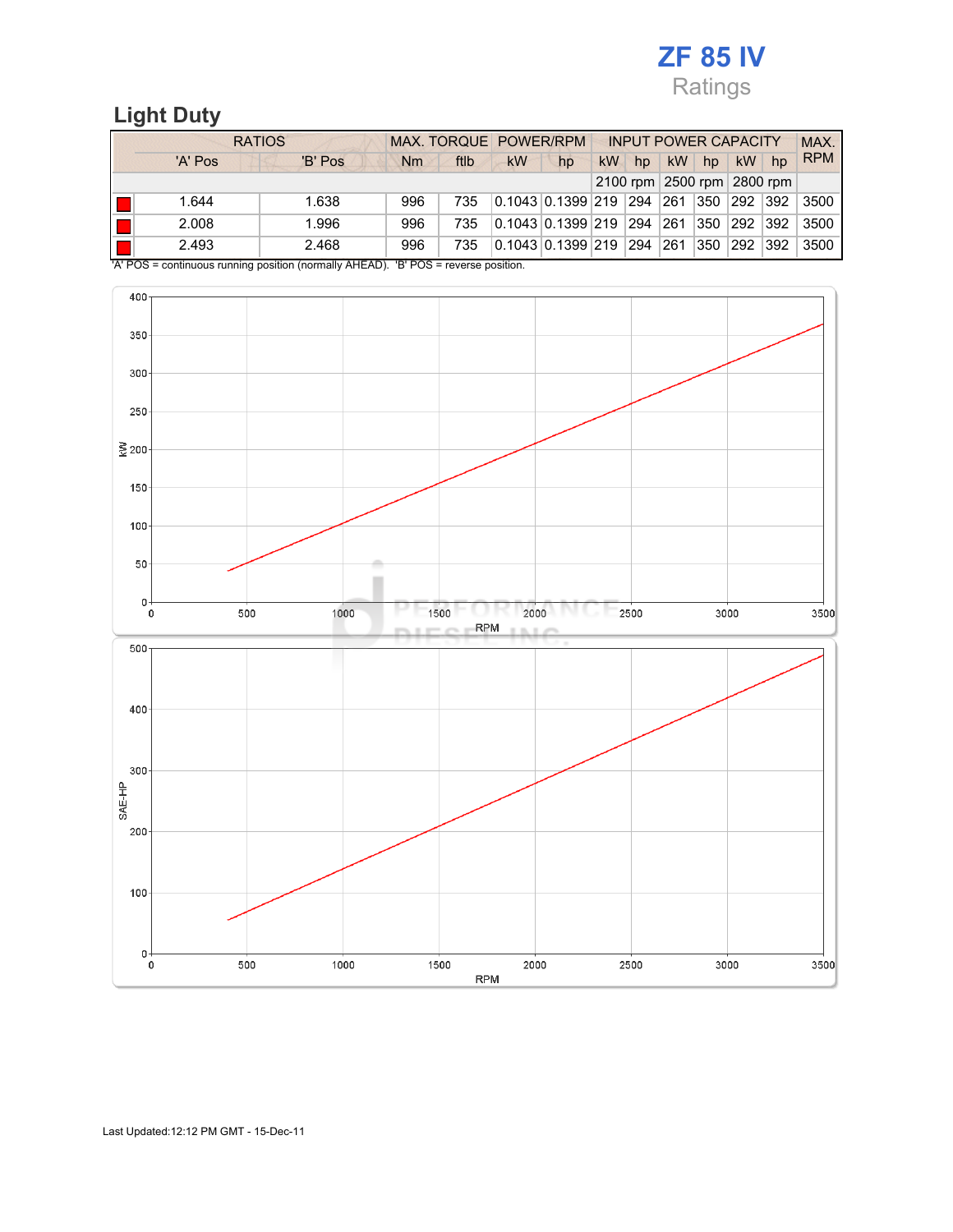## ZF 85 IV Ratings

## Medium Duty

|    | <b>RATIOS</b> |         |           | MAX. TORQUE POWER/RPM |           |                                        |           | <b>INPUT POWER CAPACITY</b> |     |                         |     |                            | MAX.       |
|----|---------------|---------|-----------|-----------------------|-----------|----------------------------------------|-----------|-----------------------------|-----|-------------------------|-----|----------------------------|------------|
|    | 'A' Pos       | 'B' Pos | <b>Nm</b> | ftlb                  | <b>kW</b> | hp                                     | <b>kW</b> | hp                          | kW  | hp                      | kW  | hp                         | <b>RPM</b> |
|    |               |         |           |                       |           |                                        |           |                             |     |                         |     | 2100 rpm 2500 rpm 2800 rpm |            |
| ll | 1.644         | 1.638   | 849       | 626                   |           | $0.0889$ 0.1192 187                    |           |                             |     | 250  222  298  249  334 |     |                            | 3500       |
| lI | 2.008         | 1.996   | 849       | 626                   |           | 0.088910.11921187                      |           | 250   222                   |     | 298 249                 |     | 334                        | 3500       |
| IГ | 2.493         | 2.468   | 800       | 590                   |           | $0.0838 \mid 0.1123 \mid 176 \mid 236$ |           |                             | 209 | 281                     | 235 | 315                        | 3500       |

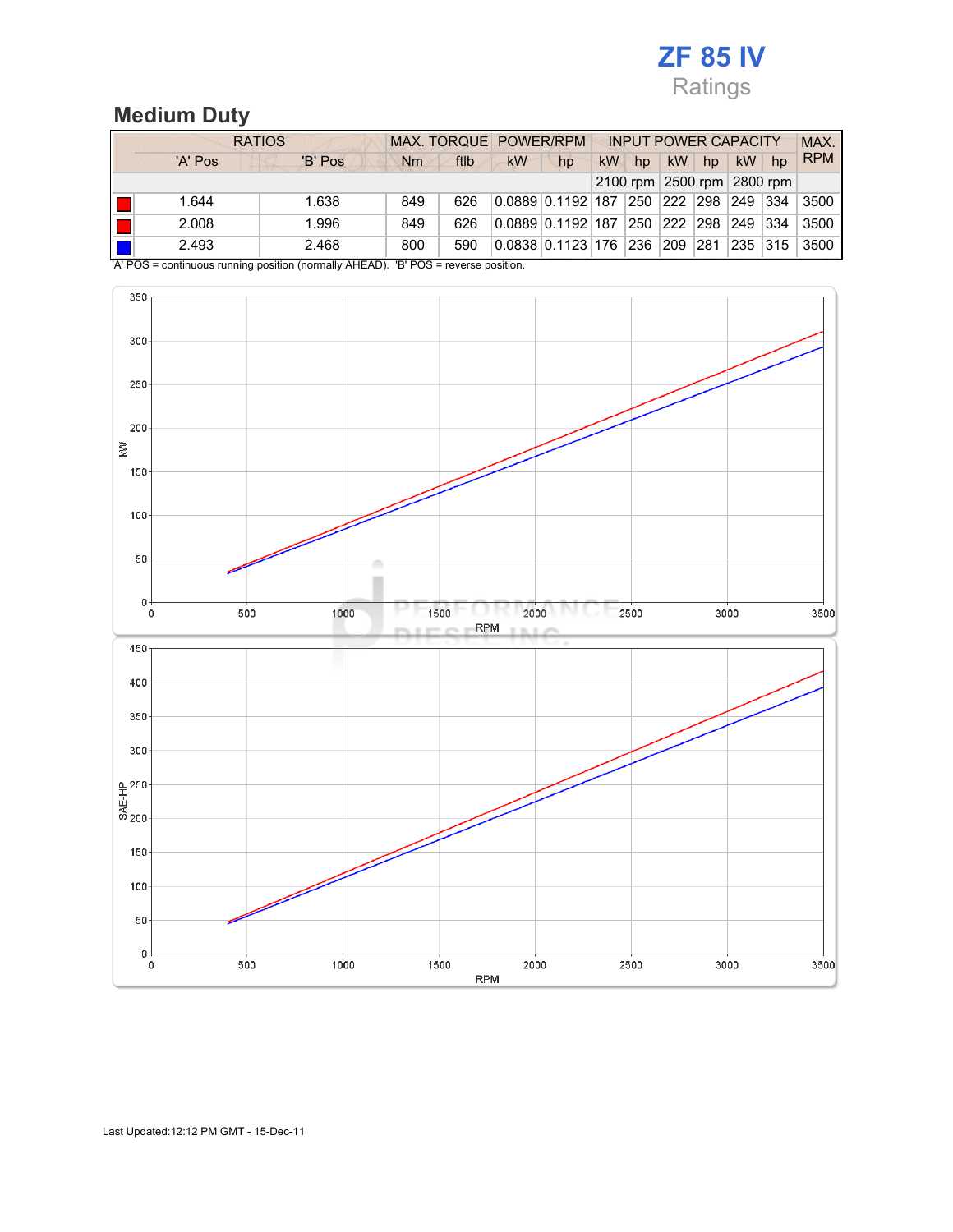# ZF 85 IV Ratings

## Continuous Duty

|    | <b>RATIOS</b> |         |     | MAX. TORQUE POWER/RPM |           |                   |           | <b>INPUT POWER CAPACITY</b> |                            |               |     |     | MAX.       |
|----|---------------|---------|-----|-----------------------|-----------|-------------------|-----------|-----------------------------|----------------------------|---------------|-----|-----|------------|
|    | 'A' Pos       | 'B' Pos | Nm  | ftlb                  | <b>kW</b> | hp                | <b>kW</b> | hp                          | kW                         | hp            | kW  | hp  | <b>RPM</b> |
|    |               |         |     |                       |           |                   |           |                             | 1800 rpm 2100 rpm 2400 rpm |               |     |     |            |
| H  | 1.644         | 1.638   | 693 | 511                   |           | 0.0726 0.0973 131 |           | 175                         | 152 204                    |               | 174 | 234 | 3200       |
| H  | 2.008         | 1.996   | 693 | 511                   |           | 0.0726 0.0973 131 |           | 175                         | 152                        | $ 204\rangle$ | 174 | 234 | 3200       |
| IE | 2.493         | 2.468   | 665 | 490                   |           | 0.0696 0.0934 125 |           | 168                         | 146                        | 196           | 167 | 224 | 3200       |

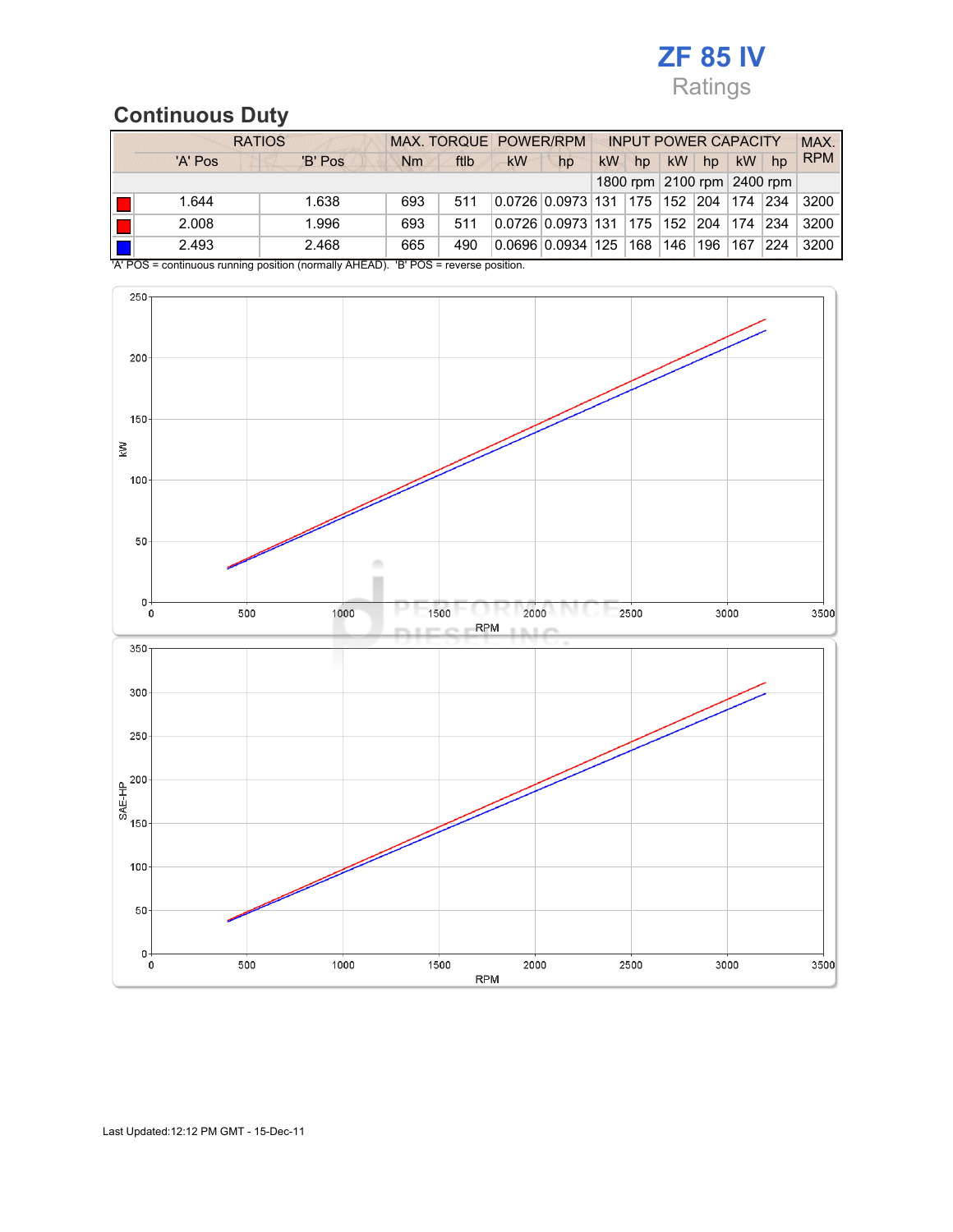# ZF 85 IV

**Dimensions** 



|       |            |                |                |                | mm (inches)    |                            |                |                |                                                                                             |                    |  |  |
|-------|------------|----------------|----------------|----------------|----------------|----------------------------|----------------|----------------|---------------------------------------------------------------------------------------------|--------------------|--|--|
| Angle | A          | B <sub>1</sub> | B <sub>2</sub> | H <sub>1</sub> | H <sub>2</sub> |                            | L <sub>1</sub> | L <sub>2</sub> |                                                                                             | <b>Bell</b><br>Hsg |  |  |
| 12.0  | 246 (9.69) |                |                |                |                |                            |                |                | 190 (7.48) 190 (7.48) 132 (5.20) 389 (15.3) 370 (14.6) 375 (14.8) 76.0 (2.99) 11.0 (0.43) 1 |                    |  |  |
|       |            |                | Weight kg (lb) |                |                | Oil Capacity Litre (US qt) |                |                |                                                                                             |                    |  |  |
|       |            |                | 86.0 (189)     |                | 7.00 (7.40)    |                            |                |                |                                                                                             |                    |  |  |

## SAE Bell Housing Dimensions

|         |                                                         |    | R |    | <b>Bolt Holes</b> |                 |  |  |
|---------|---------------------------------------------------------|----|---|----|-------------------|-----------------|--|--|
| SAE No. |                                                         |    |   |    | No.               | <b>Diameter</b> |  |  |
|         | mm                                                      | mm |   | mm |                   | mm              |  |  |
|         | 447.68 17.625 466.73 18.375 488.95 19.25 12 10.32 13/32 |    |   |    |                   |                 |  |  |
|         | 409.58 16.125 428.63 16.875 450.85 17.75 12 10.32 13/32 |    |   |    |                   |                 |  |  |



CE

# Output Coupling Dimensions

|    |  |    |    |                                                          |  |    | <b>Bolt Holes</b> |  |      |      |              |  |
|----|--|----|----|----------------------------------------------------------|--|----|-------------------|--|------|------|--------------|--|
|    |  |    |    |                                                          |  |    |                   |  |      | No.  | Diameter (E) |  |
| mm |  | mm | in | mm                                                       |  | mm |                   |  | mm   |      |              |  |
|    |  |    |    | 146  5.75   121   4.75   76.2   3.00   16.0   0.63     6 |  |    |                   |  | 13.0 | 0.51 |              |  |

 $\alpha$